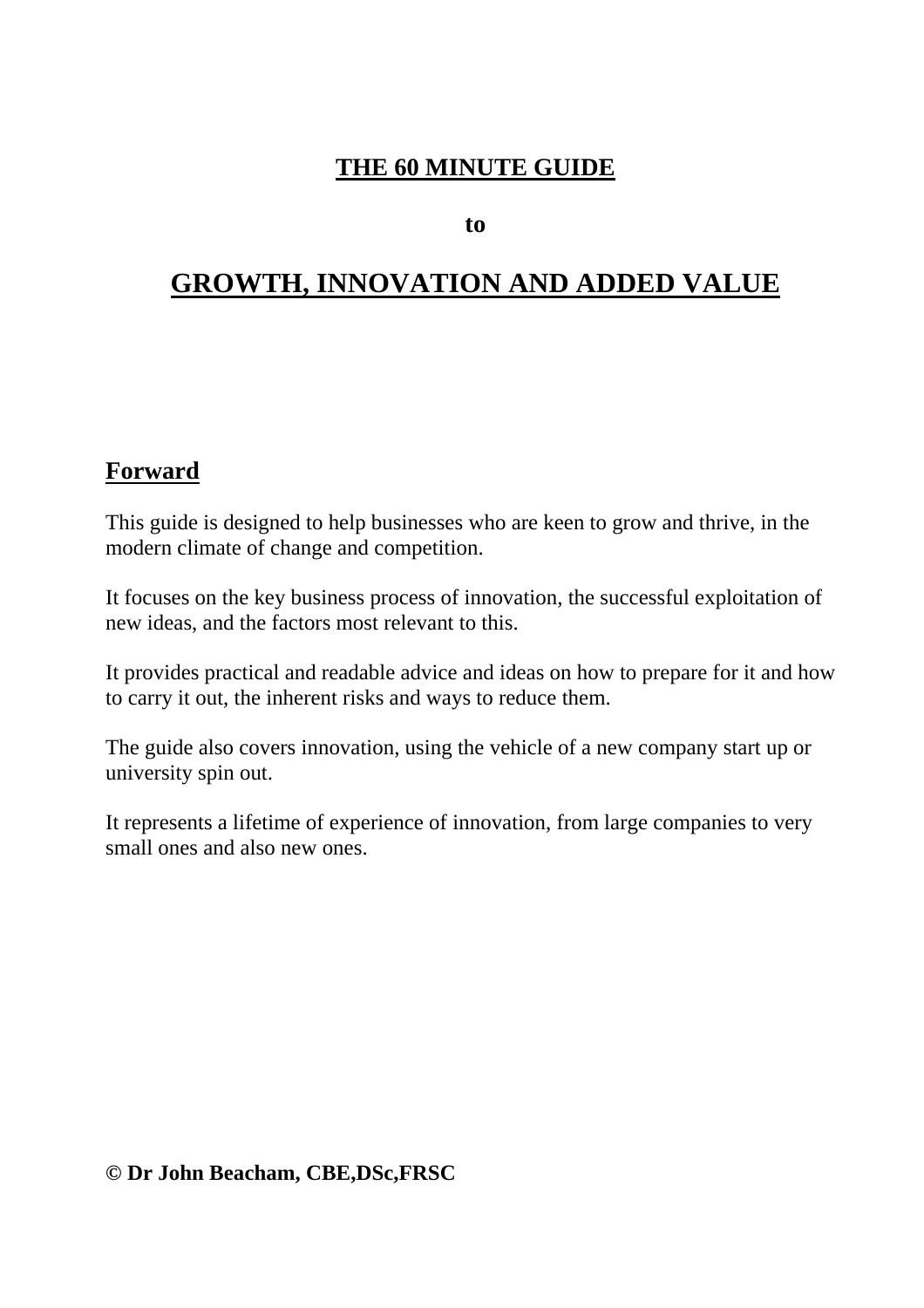# **CONTENTS**

|     |                                                                                                                                    | Page                    |  |
|-----|------------------------------------------------------------------------------------------------------------------------------------|-------------------------|--|
|     | <b>Forward</b>                                                                                                                     | 1                       |  |
|     | <b>Contents</b>                                                                                                                    | $\overline{2}$          |  |
| 1.  | <b>The Business Climate today</b><br>$Change-Globalisation-Competition-Life cycles.$                                               | 3                       |  |
| 2.  | <b>A Responsive Business Strategy</b><br>Value added - Performance and Growth - Business plans - Model for Success.                | $\overline{\mathbf{4}}$ |  |
| 3.  | The Importance of Innovation<br>Definition - Stimuli - $R&D/Sources$ of Knowledge - Knowledge transfer.                            | 5                       |  |
| 4.  | The Needs of the Customer<br>Market place success - Design/presentation - Customer appeal - Customer/market<br><i>immersion.</i>   | 6                       |  |
| 5.  | <b>An Organisation for Innovation</b><br>$In novation\, leading-Empowerment-Motivation-Customer\,exposure.$                        | 7                       |  |
| 6.  | <b>Risk and Reward</b><br>Risk measurement – Control/reduction – Risk/reward balance - Financing                                   | 8                       |  |
| 7.  | <b>The Innovation Process</b><br>Stagegate <sup>TM</sup> model – Innovation funnel/pipeline – Progress criteria – Idea generation. | <b>9 and 10</b>         |  |
| 8.  | <b>An Innovation Start up</b><br>$Incorportion - Ownership - Raising finance - Governance/management - Exit events.$               | 11,12,13 and 14         |  |
| 9.  | <b>Help and Encouragement</b><br>Networking $-$ Professional help $-$ Local support $-$ Public sector grants.                      | 15                      |  |
| 10. | <b>Summary</b><br>Awareness - Ambition - Ability/Availability - Risk                                                               | 16                      |  |
| 11. | Diagrams A,B,C,D<br>Life cycles – Business Plan Template – Risk/Reward Cash Flow – Pipeline Stagegate™<br>Model                    | 17, 18, 19, 20          |  |
|     | <b>The Author</b>                                                                                                                  | 21                      |  |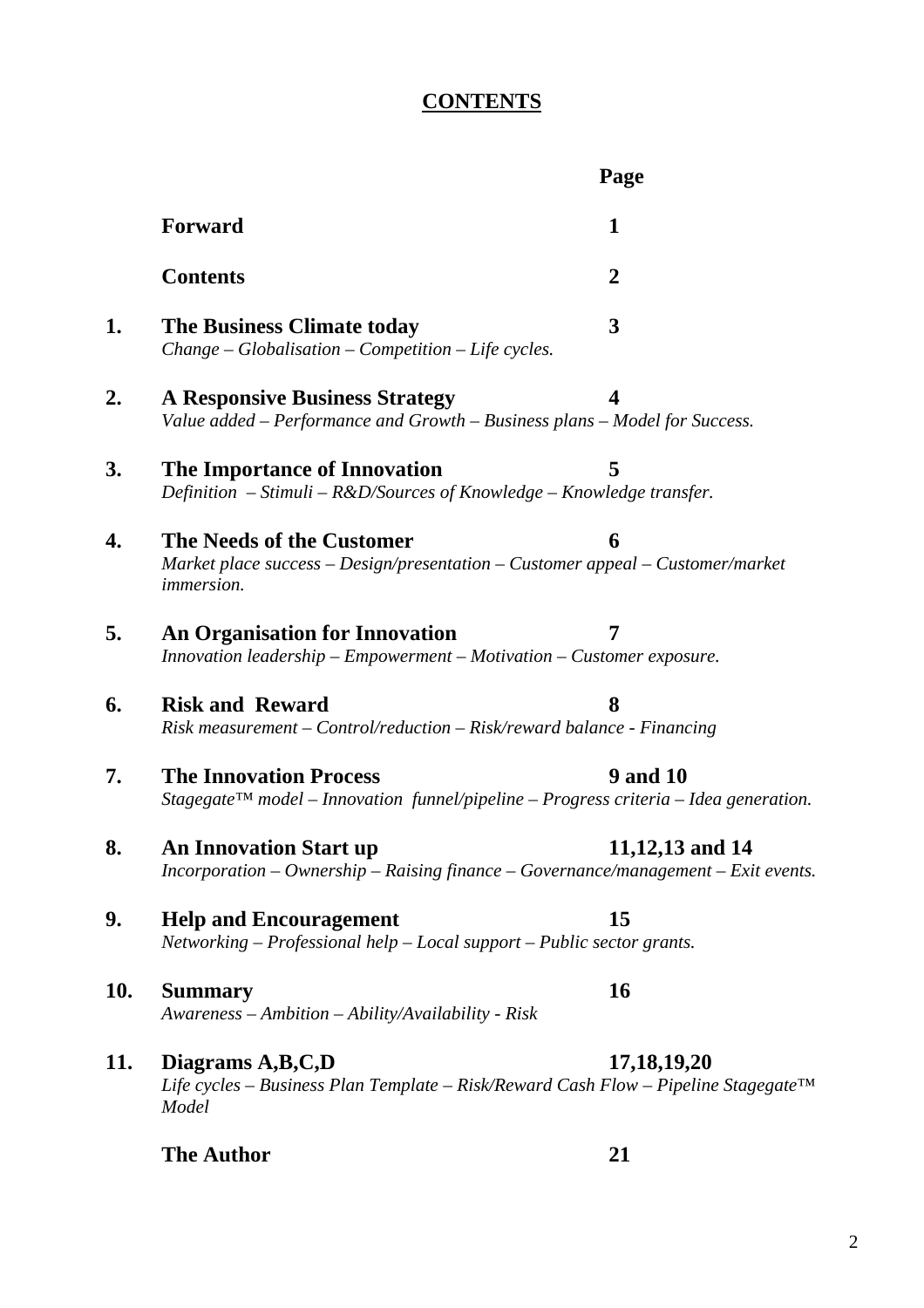#### **1. The Business Climate today**

- The pace of change continues to increase. What was satisfactory yesterday is either no longer wanted or superceded by something better today.
- Globalisation, competition from low labour cost countries (developing countries), the ubiquity and speed of communication, the advance of technology and rapidly changing consumer tastes are driving this change.
- **Change brings both danger and opportunity**. Changes must be sensed, interpreted and then acted upon. Charles Darwin said "*the species that survived were not the most intelligent – they were the most adaptable to change".*
- Every business and every product/service is open to competition and every activity's value is open to challenge. Potential competitors can come from anywhere in the world and they are no longer easy to recognise. In most UK business sectors, foreign competitors are systematically investing more in R&D, and Innovation
- Although size and global coverage make some companies very powerful, flexibility, innovativeness, and speed to market are still very competitive responses.
- All new products and services grow and mature in a manner generally described by a S shaped **Life cycle curve** (Diagram A). Their position on this curve dictates a characteristic response (e.g. investment and process improvement in the growth phase, cost reduction, economy of scale and minor novel variations in the mature phase and an exit strategy and replacement in the decline phase). The time between innovation and maturation is becoming ever shorter.
- New and better quality business is an important safeguard against business decline and failure. Failure is most common at the end of a recession and small businesses are the most susceptible. The main causes are, in order of importance, loss of market, lack of finance, bad debts and management short comings.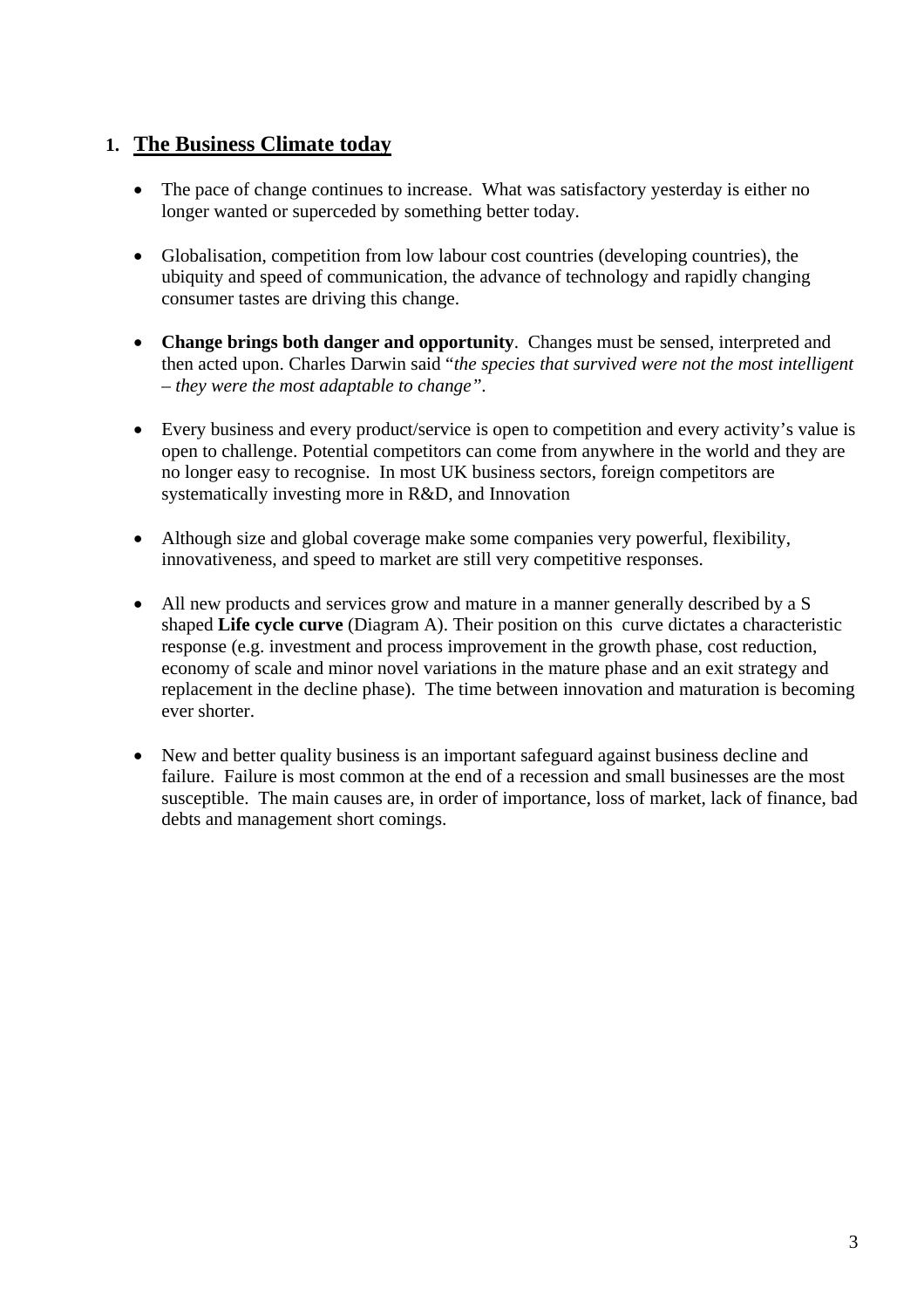#### **2. A Responsive Business Strategy**

- **The role of business is to create wealth** (**added value**). This added value is used to reward the stakeholders (employees, providers of capital and government through corporation tax) and then to sustain and develop the business through investment for growth (R&D, capital/investment, and amortisation of acquisition goodwill). **Failure to create enough added value will jeopardise growth.**
- Value added is a simple and good measure of how well a business is doing. It is defined as sales less cost of bought in materials, components and services. It is most easily calculated from Annual report figures, as operating profit plus employee costs, depreciation, and amortisation.
- Useful comparisons with similar companies can be made by using VA per employee (labour productivity) and VA per employee costs plus deprecation (value adding efficiency) as the comparative measures. Companies who consistently under perform, with a value adding efficiency below 100%, are generally heading for difficulties. Good strategic choices, operational excellence and wise and balanced investment are the precursors to VA growth, high productivity and good value adding efficiency.
- Every business needs strategic purpose and direction, as well as the ability to respond quickly and flexibily to change and maturation. This should be embodied in a **business plan** which should have at its heart an appropriate mix of **improving performance** (maintaining and improving margins) **and growth** (investing in new products and services).
- Michael Porter defines **strategy** as "a combination of the ends for which the firm is striving and the means by which it is seeking to get there". However a strategy has no value unless it is combined with the commitment of those involved to deliver it.
- Growth can be organic (internal) or by acquisition. Evidence from the market place suggests that as many as two thirds of acquisitions result in loss of value through overpayment, poor integration and loss of focus. The assimilation of a different culture can be a slow and difficult process.
- A good business plan will cover the aims of the business and the strategy for accomplishing them, (Diagram B). It will include the procurement and maintenance of key assets (fixed, people and intellectual capital) and the process for their exploitation, as well as the risks, the necessary investment and its management. Milestones, targets and timings will also be key features of the plan. Above all a good plan will be flexible and responsive to the changes in the external environment.
- A business that is not growing through new product and service introductions is likely to be in decline, as it's existing sales portfolio inexorably matures Many successful businesses operate with targets such as 30% of sales from new product/service introductions made in the last 3-5 years or similar, to counteract this.
- The old model for business success of mastery of capital/labour and production is no longer relevant. **The new emerging model** for today's rapidly changing world involves:-

**Understanding –** market/customer needs from customer intimacy,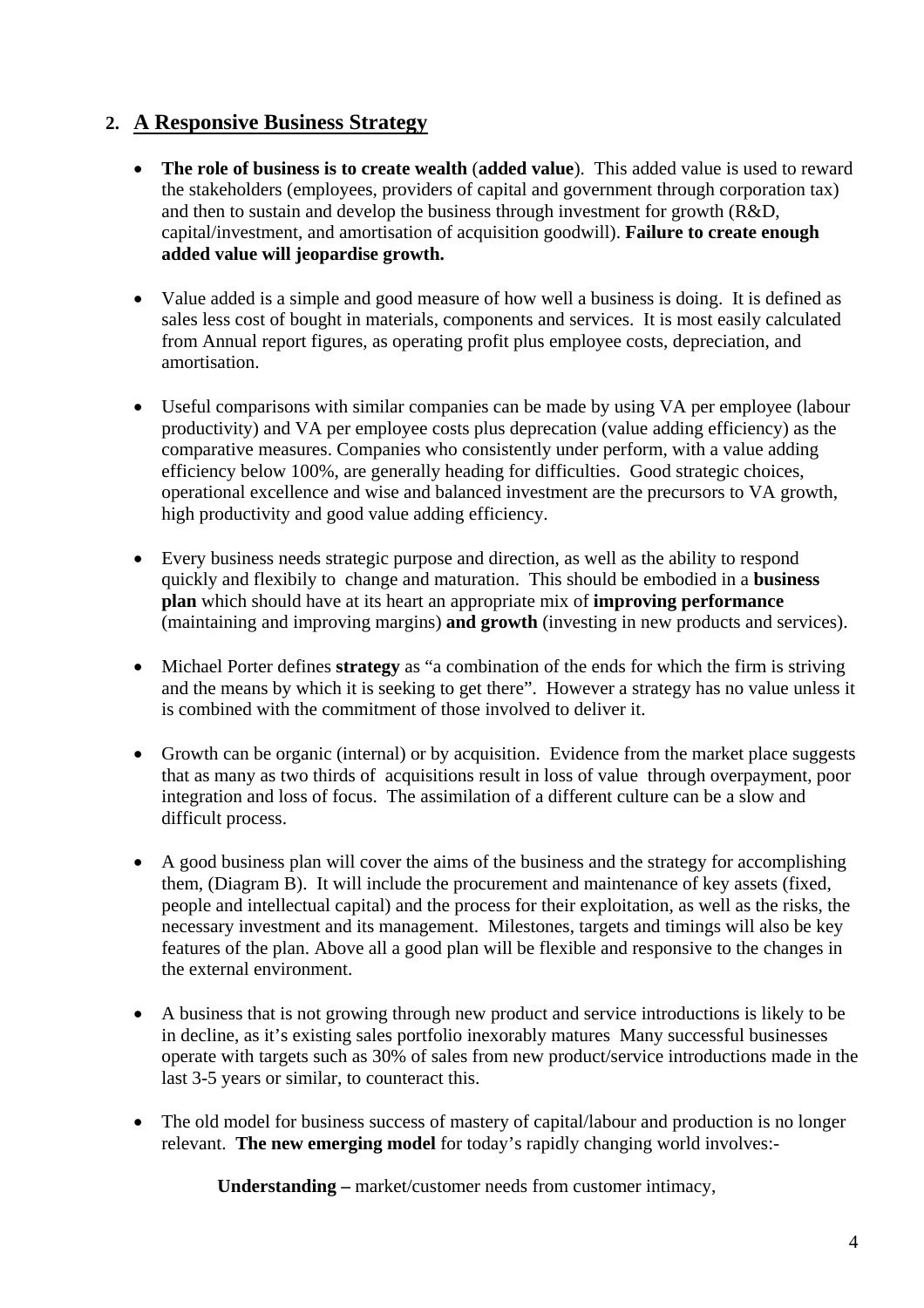A**ccess** – to knowledge/skills and ideas through networking, and **Innovation** – by turning ideas and creativity into successful new business.

#### **3. The Importance of Innovation**

- Investing in new and better products or services requires **innovation "***the successful exploitation of new ideas***".** No idea or innovation is successful, until its commercial manifestation is purchased in significant amounts. The evidence shows that innovative businesses deliver above average sales growth and profitability.
- New and better products or services may be created from new technology, a new application of old technology, by new design, through a new delivery model or just by better business processes.
- The stimulus for innovation can arise from either "**technology push**" or "**market pull**" or sometimes a conjunction of the two. Often, novelty is created by the **fusion of different technologies** to meet a technical need in the market place.
- Involvement in R&D can provide technology, knowledge and expertise, but this can also be obtained from elsewhere. An important pre requisite, however, is to have the necessary skill to recognise, translate and apply the technology, wherever it comes from.
- "*Research is the transformation of money into knowledge, whilst innovation is the transformation of knowledge into money*." Public sector R&D is mostly R (the creation of explicit knowledge which is published and available to all) whilst private sector R&D is mostly D (the application of one or more technologies to produce a desired and saleable outcome**)**.
- The ability to create new ideas, to evaluate them and to access and use knowledge and skill to develop them is fundamental to business innovative success. Business networks, whether local, sectoral or technology based are excellent sources of ideas, knowledge, support and, encouragement, and possible collaborators or partners.
- Universities are very good sources or gateways to specific technological knowledge. Most Universities have Technology Transfer, Business Service or Outreach offices staffed to help the interaction with appropriate academic staff. It has been shown that 17% of business directly use the university science base, whilst 55% make indirect use.
- A University may be used as a source of tacit knowledge (consultancy), a gateway to leading edge explicit knowledge (consultancy) or a place to generate new required knowledge (collaborative research). The best and most productive interactions are built up over time, with trust and respect for each others needs. Other useful and valued interactions that lead to good quality knowledge transfer are placements, recruitment, and licensing or spinouts of intellectual property.
- **Knowledge transfer is mainly a tacit (person to person) process**. Tacit knowledge offers potential competitive advantage since it is not normally available to others and is tailored to the interacting parties. It has been shown that three quarters of the most important contributions of academic research to technology development are tacit.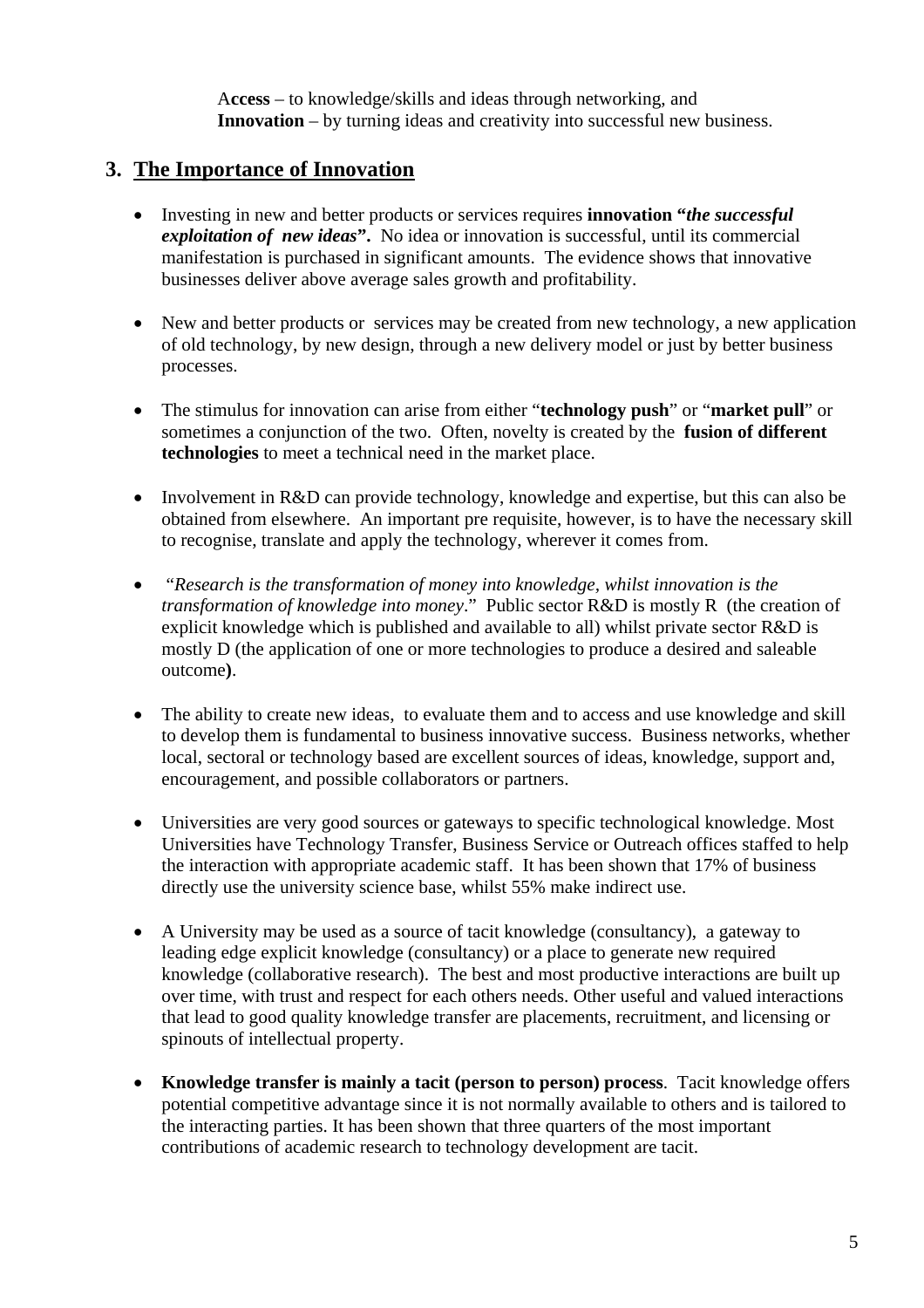#### **4. The Needs of the Customer**

- Innovation is often seen as a technical activity, but ultimate **success is measured by acceptance in the market place.** Significant investment is needed to understand the potential customer needs and the dynamics of the market, and for possible branding and marketing.
- **Function** (*what it does)* **and form** *(how it is presented)*are the key components of the design of a new product or service
- The design or presentation must also be geared to specifically appeal not only to the user, but also to those (if these are different) who will make the actual purchasing decision and the criteria which they will apply eg:

| <b>Purchasing Manager</b> | Price and volume                       |
|---------------------------|----------------------------------------|
| Technical user            | Specification and performance          |
| Consumer                  | Perceived value and emotional response |

• An appeal to the emotional needs of a consumer, can be considered using Maslow's hierarchy of needs, where the most basic needs must be fulfilled before the higher ones come into play:-

| 5. Personal development | Freedom and knowledge |
|-------------------------|-----------------------|
| 4. Self esteem -        | Feel good factor      |
| 3. Esteem of others     | Brand recognition     |
| 2. Belonging -          | Form and acceptance   |
| 1. Survival -           | Function and utility  |

 In the developed world, whilst function and form remain fundamental, some satisfaction of the higher emotional needs is also a pre-requisite of success, for example **brand recognition** (e.g. designer products), **feel good** (e.g. entertainment, cosmetics, health, etc.) and **personal freedom** (e.g. personal transport, 3G phones, service, etc.)

- A good potential new product must have a customer perceived value very significantly in excess of the estimated costs of providing it, since there will inevitably be some unexpected additional costs during the innovation process.
- Customers, or consumers, are seldom able to consciously express their latent needs, although they will usually recognise the solution when shown it. Listening to customers is therefore not sufficient, to understand what they might want. The best process is to closely observe what they do with current products or services and creatively identify what is missing, not satisfactory or could be improved (**customer and market immersion**). From this a potential product/service idea might be envisaged. There is considerable evidence that in depth **immersion** leads to **intuition**, or ideas which can be turned into the foundations of **innovation**. It also follows that it is important to turn any promising idea into a prototype, that can be looked at, played with and commented upon by the customer, as soon as is practicable.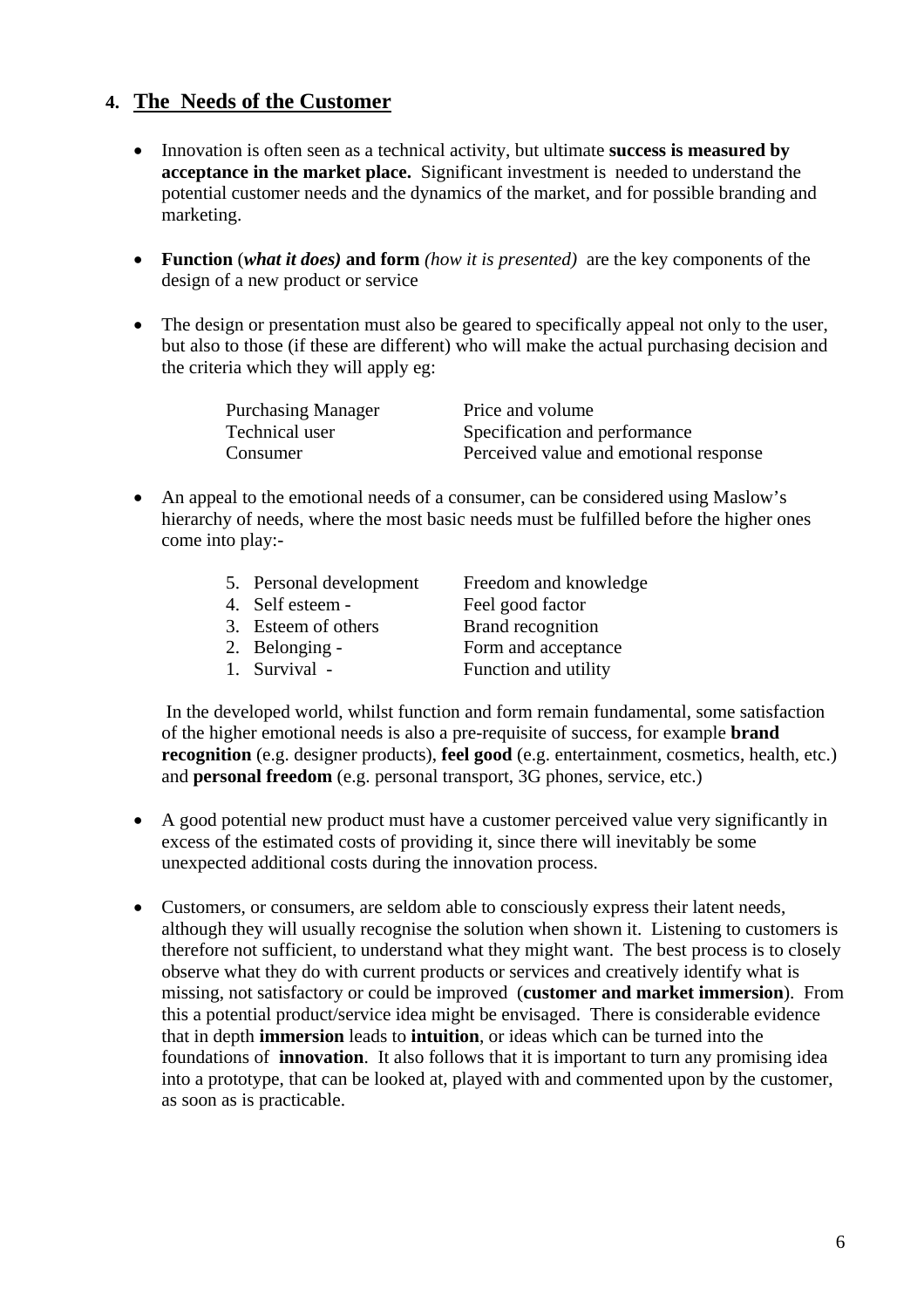#### **5. An Organisation for Innovation**

- An organisation that is serious about innovation
	- **Connects** with customers, users and markets.

**Creates** - successful new ideas

**Inspires** - its people to innovate

- An organisation capable of successfully harvesting the potential of their people, their ideas and their processes is an "*Unlimited Company".*
- An organisation that promotes innovation as a key output must engender creativity, calculated risk, and entrepreneurial spirit and couple this harmoniously with business and project delivery disciplines. An innovative organisation must always be a subtle and **shifting balance between the two different cultures of creativity/freedom (***inspiration)* **and control/delivery (***perspiration)***.** This is the art of innovation leadership.
- **Leadership is critical to successful innovation**. It is needed to create vision/ambition and inspiration to get the process started, and then to motivate the participants to achieve stretching goals and overcome the many barriers and problems encountered during the process. It is about creating a culture where "*ordinary people can achieve extraordinary things".*
- Innovation leaders must, not only, create the right climate for innovation, but also find supporters and backers, and recruit, manage and develop a delivery team. They must also enunciate the vision, understand the external world (**foresight**), create stretch goals, provide freedom to achieve (**empowerment**),and inspire their team.
- Inspirational leaders have been shown to have a strong customer focussed vision as well as being lateral thinkers and calculated risk takers. They also have high integrity and trust, are listeners and reflective thinkers, are involved and accessible and value and appreciate their team.
- People cannot be given empowerment, they must be encouraged to actively take it. They will take it when they accept the goals and recognise that both freedom and support are available. "*People cannot discover new oceans until they have the courage to lose sight of the shore".*
- Individuals are potentially susceptible to four key motivators, namely **achievement/ success, personal development of their skills and abilities**, **recognition by their peers**  and **reward**. The last is the least important. An innovative organisation will seek to ensure that as many of these are satisfied, as possible.
- It is also very important to ensure that the creative and problem solving (staff) are exposed to and have meaningful interaction with customers in their environment, to aid the recognition of potential needs and marry these with novel technical solutions.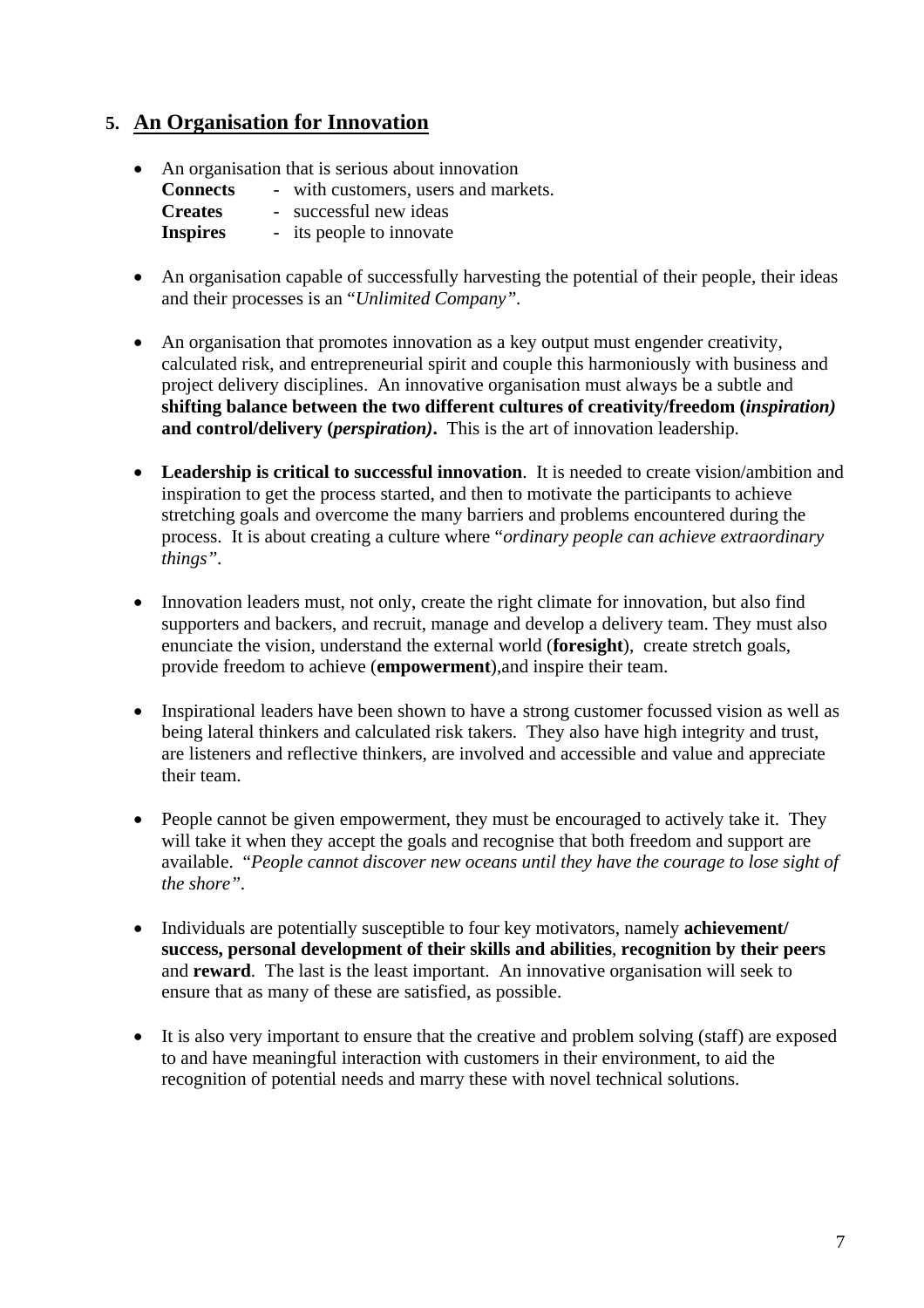#### **6. Risk and Reward**

- *"Innovation is a risky business, but not innovating is even riskier*"
- Risk is **the product of the probability and impact of a negative outcome**. Understanding, evaluating and managing this is an essential part of the Innovation process.
	- Risk from innovation can be subdivided into three types:-**Operational** - Failure to meet specification, costs or launch date. Damage to company reputation and brand. **Commercial** - Consumer resistance. Competition. **Financial** - Investment yield is less than planned. Debt/equity investors become dissatisfied.

All of these are inter-related and a negative outcome in one area is likely to contribute to negative outcomes in the others, particularly financial.

- Potential risks should be considered in terms of Impact (size of financial loss), likelihood of occurrence, (% chance of happening) and ways to reduce them. The first two are multiplied together to give an indication of significance. It is obviously not wise to take a large risk whose negative outcome could severely damage the future of the company.
- Operational risks can usually be controlled, whilst Commercial risks are more problematical and can only be reduced by good intelligence and particularly test marketing. Some Financial risk, can be alleviated by projects having large margins and reasonable contingency costs built in.
- Ultimately the up front investment of money into knowledge, prototypes and marketing, before success is achieved, represents most of the risk. This may be small if the innovation is incremental (e.g. product/service improvement), or larger if the novelty is greater.
- All opportunities for innovation should have the **balance between their risk and their reward** assessed, to determine their attractiveness. *"Risk and reward travel side by side. Avoid one and the other will also pass you by."* A projected risk-reward cash flow over time relationship (Diagram C) illustrates the investment risk and the time to reach payback and reward. Slippage at any stage can have significant multiplying effects on the time to reach reward.
- This investment risk (the cost of innovation) can be financed internally (through use of retained earnings) or externally through debt or equity. The latter, however, brings detailed external scrutiny (due diligence) and therefore less freedom.
- Risk can be reduced in a variety of ways, such as by:-

 **Advice** (Mentors, Banks, Professionals, Consultants, etc). **Shared** (financial or knowledge partnership) for a share of the reward. **Protection** of competitive intellectual property (patents, trademarks, registered designs and copyright.) **Public sector support** (advice, grants and tax credits).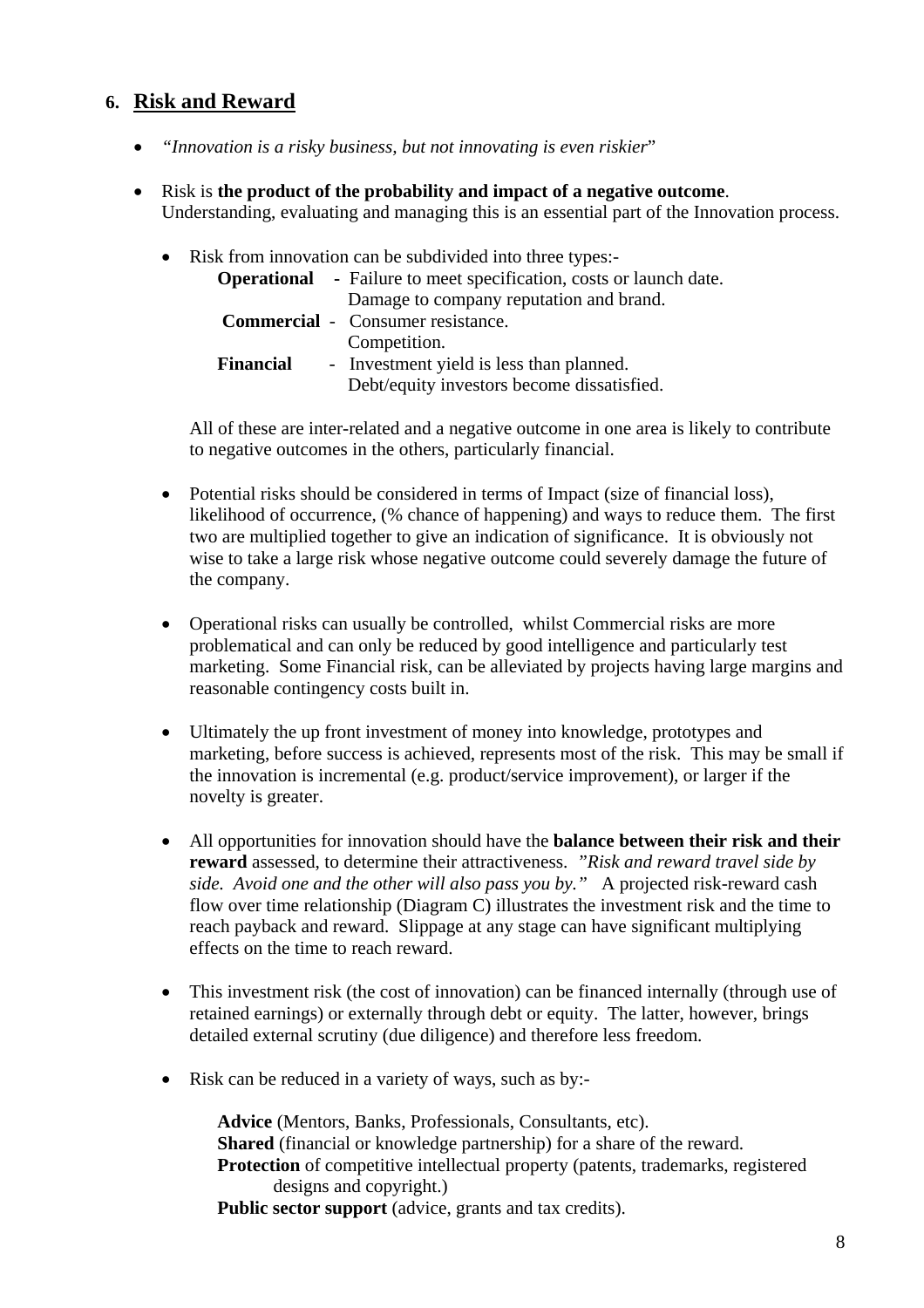### **7. The Innovation Process**

- Innovation is a **key business process** and is essential for both improving performance and growth. Most businesses do some of it without even necessarily realising that they are doing it. Like all business processes, it is best carried out in a reasonably systematic fashion.
- The process starts with an idea and ends with successful and profitable sales. It is easiest to describe in a linear fashion, but in practice many activities often take place together, or in a different order, and may require recycling. In general, the front end is more diffuse and the back end more prescribed.
- The process can be best described using the "Stagegate"<sup>TM</sup> model, where activity is broken down into discrete linear units, and progression only occurs after satisfying certain criteria, designed to ensure that the investment is minimised in the early stages and if necessary the project abandoned sooner rather than later. In this way a portfolio of projects in an **"innovation pipeline"(**sometimes called **the innovation funnel** because many ideas at the start are refined down to only a few market entry projects), can be created, with their progress matched to suit the available funding, resources and desired entry time into the market place. (Diagram D).
- Typical stages in the "pipeline or funnel" are:

| Concept            | <b>Idea Generation</b>                      |
|--------------------|---------------------------------------------|
| <b>Feasibility</b> | <b>Proof of Concept/Principle</b>           |
| <b>Development</b> | <b>Development, Prototyping and Testing</b> |
| Implementation     | <b>Marketing and launch</b>                 |

• Between each of these four stages there are three notional gates where the idea/project can be assessed against selected criteria to determine whether to progress it.

The first gate involves consideration of a very large number of ideas against strategic fit, market need, impact on the company and the chances of technical success, to decide which are worth exploring further.

At the next gate projects will go into development and are selected on the basis of market acceptability, achievability of technical requirements, risk/reward criteria, and the availability of the required resources (people, facilities and money).

The final launch gate involves satisfactory feedback on the prototype, an assessment of the competitive response, and deliverable strategies on sourcing, marketing, and pricing/margins.

• Ideally a business should always have a living pipeline of innovation projects with some redundancy, so that a project that fails to meet the desired criteria can quickly be replaced by another that potentially does. It is also important to prevent pipeline constipation, by taking decisions as early as possible.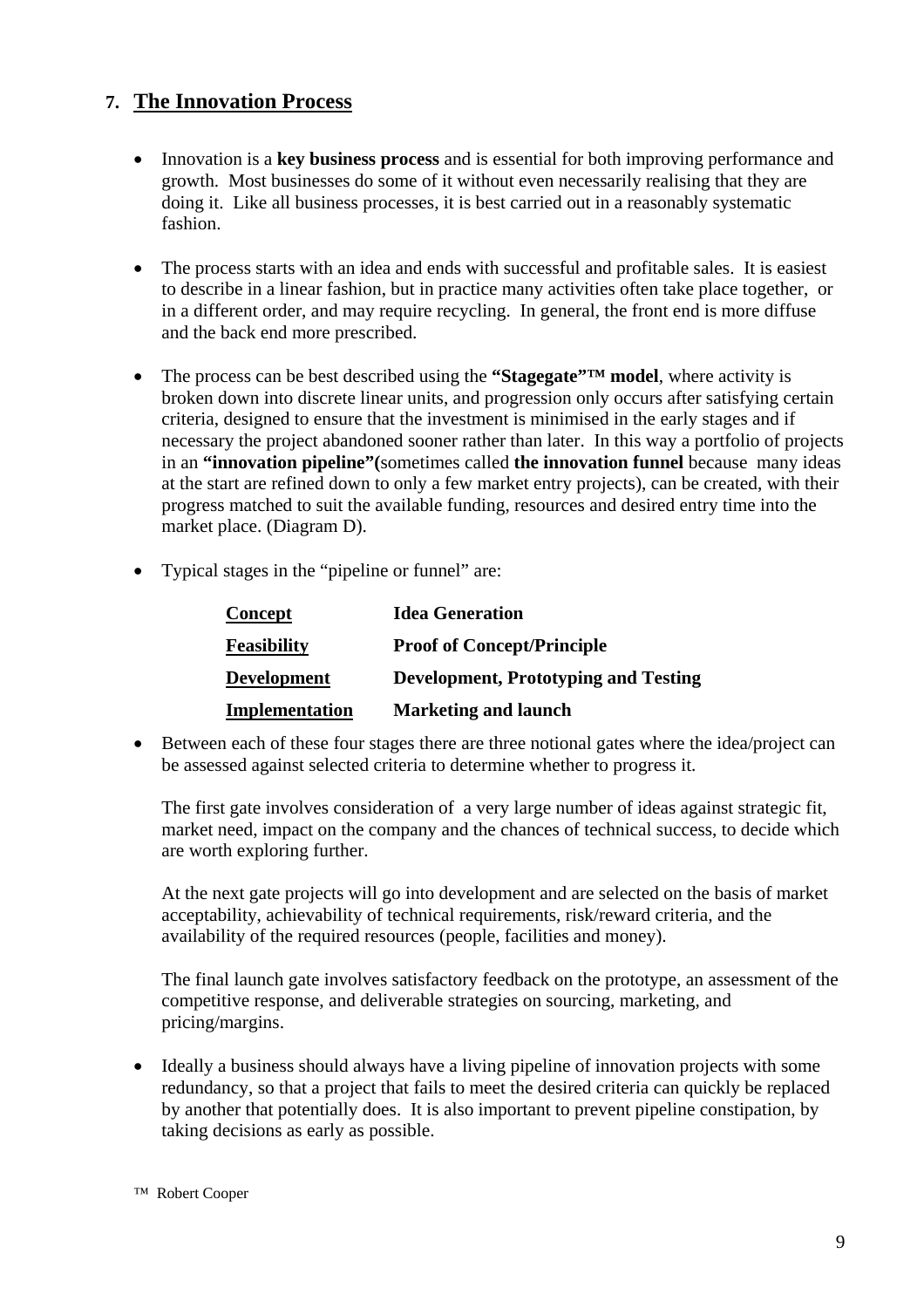- When a project reaches the Development stage, it should be managed formally (project manager) against **a project plan** that extends to market entry to ensure that it successfully meets its technical, time and cost expectations.
- Good idea generation is essential to create a healthy pipeline and is often a much neglected area. Albert Einstein said "*Imagination is more important than knowledge".* Ideas arise mainly from:-
	- **Customer intimacy and interaction**, and
	- **Employee involvement**, in an open and receptive organisation
	- Networking, with exposure to other businesses, and technologies.

It has been estimated that about 60% of good ideas arise from the first two areas. Idea generation is facilitated by inspirational leadership and an open listening culture, with good feedback.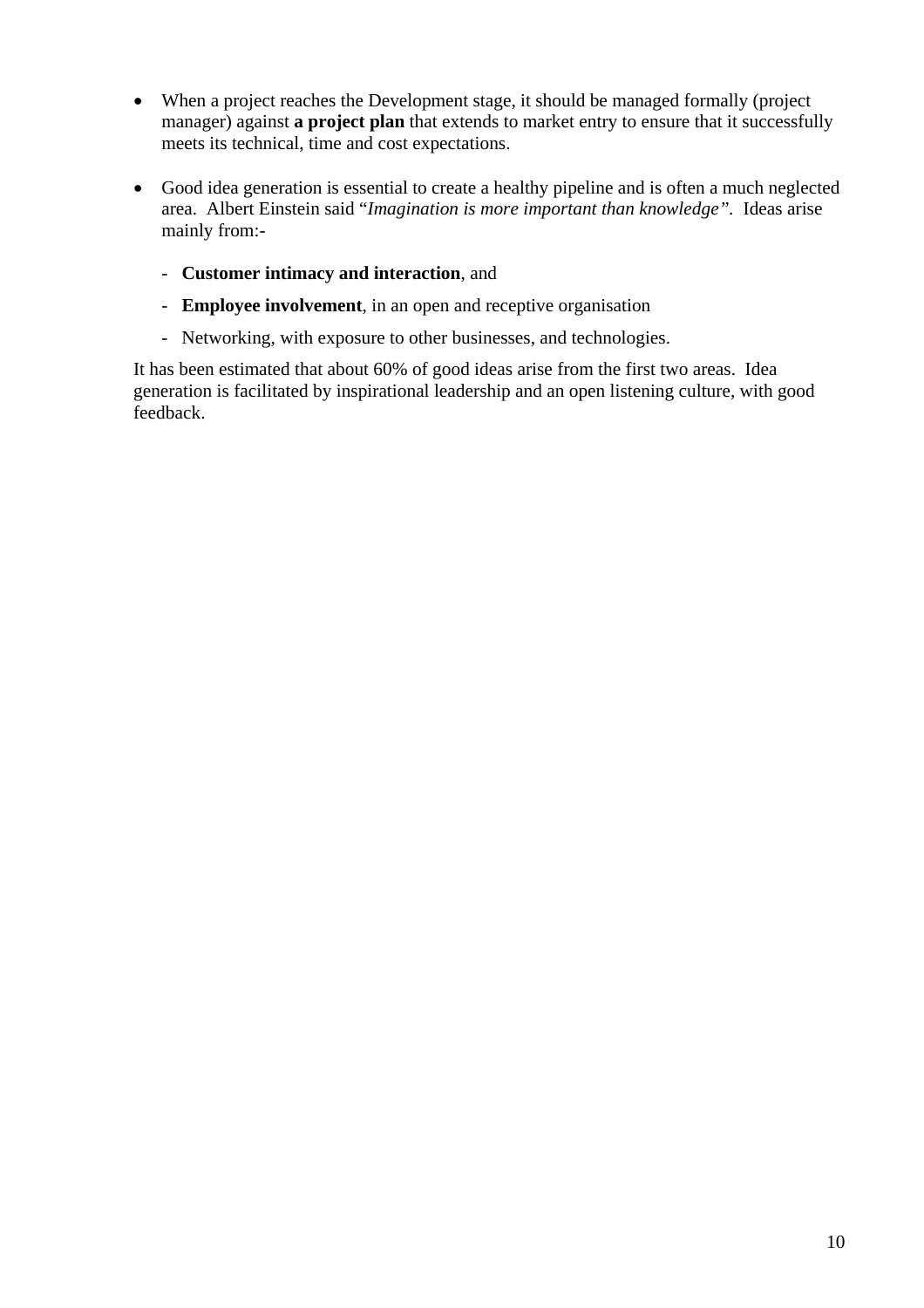### **8. An Innovation Start up**

- An idea, originating outside of an existing company, can be exploited by creating a dedicated new company (Newco) to carry it out. Incorporation allows the raising of equity or investment in the business through the issuance of shares. The company is termed "**a start up**" or, if the idea originates in an University, it is often called a "**spinout**".
- Usually the company is started by an **entrepreneur,** an inventor with "personal ownership" of the idea and a single minded vision for its exploitation.
- The new company's main assets are likely to be a mixture of the intellectual property (rights based on explicit knowledge e.g. patents, copyright, design rights and trade marks), and the inventor or entrepreneur (tacit knowledge and vision). The company's name, logo and website are also it's intellectual property. It is essential to ensure that the company owns the relevant I.P, that this covers all that needs to be protected, that there are no restrictions on the company's freedom to operate and that any special resources required for development can be easily acquired. This process is called **Due Diligence**. It is also important to ensure that the entrepreneur/inventor is motivated to achieve success, by having a significant stake in the outcome.
- The venture should be incorporated as **a private company limited by shares** (liability limited to share cost) and registered at Companies House (CH). It is not difficult, but it should always be done using professional advice and help. There are four key documents required to properly launch a company:

| 1.            | <b>Memorandum of Association</b> | Objects and powers. Authorised<br>share capital (filed at CH)                                         |
|---------------|----------------------------------|-------------------------------------------------------------------------------------------------------|
| $\mathbf{ii}$ | <b>Articles of Association</b>   | Classes of shares, preferential<br>rights, and investor rights. Internal<br>management. (filed at CH) |
|               | iii. Shareholders Agreement      | Number of shares, their price and<br>allocation. Shareholder rights,<br>warranties and participation. |
|               | iv. Business plan                | Opportunity, prospects, strategy<br>and operational plans. Finance/<br>refinance and exit             |

- **The Business plan** (similar to Diagram B) must show convincingly how the idea/invention will be developed and successfully exploited, the team responsible, how the cost of this will be financed, including second and further rounds of finance, the risks involved, the proposed exit mechanism and timing and the expected realisation value for the shareholders. Development of the idea/invention is best considered using the innovation pipeline model (Diagram D) and the risk/reward cash flow timeline (Diagram C).
- Other key questions that need addressing in the Business plan are:
	- what is unique about the innovation ?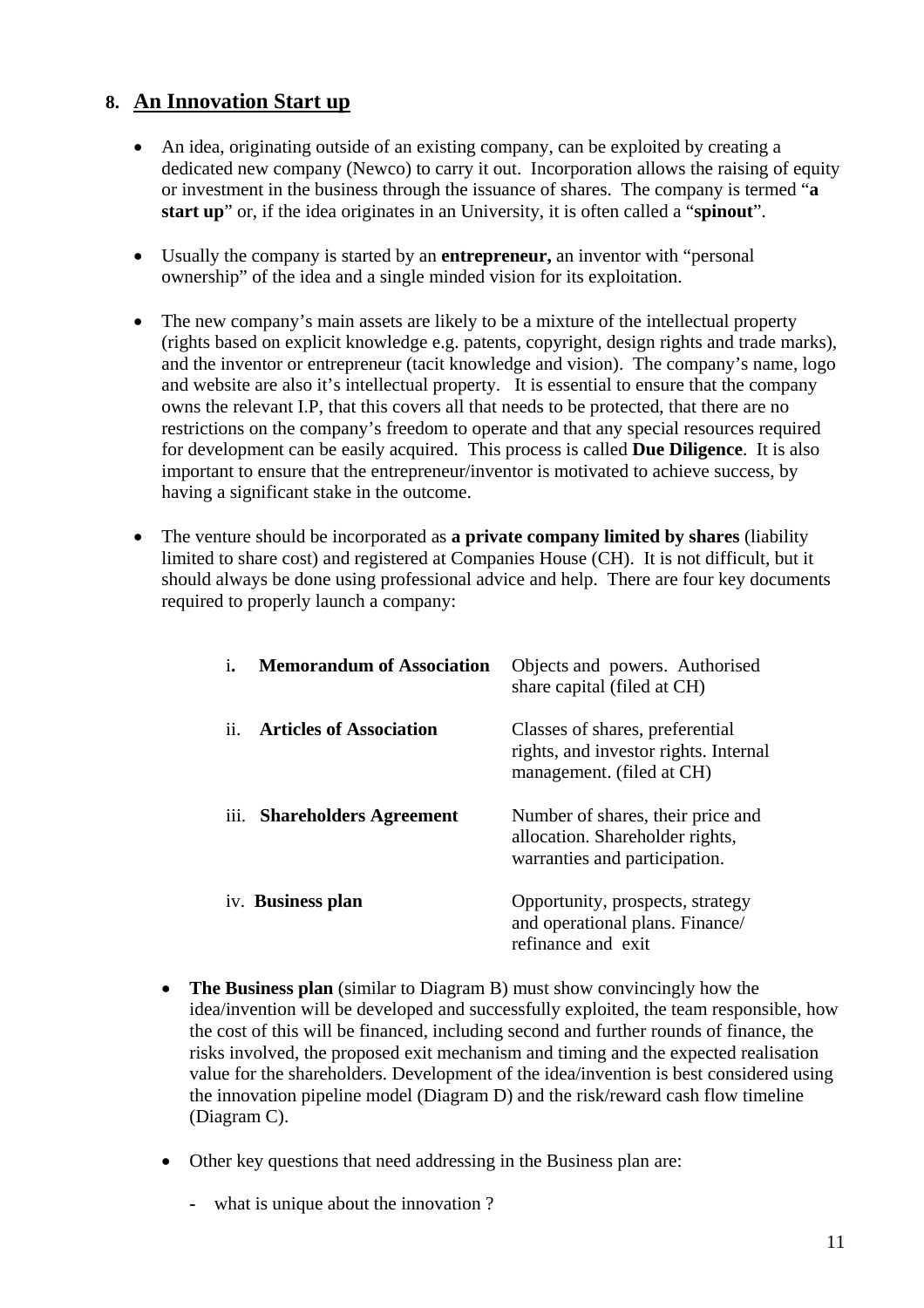- who will buy it and why?
- what price will it sell at and what will it cost to deliver ?
- what will be the competition and how will it be resisted ?
- when will the company start receiving income, when will it break even, and what will be the estimated valuation at exit?
- Initially an idea/invention has very little value, but at each stage of its development in the innovation pipeline this value will grow (e.g. development of I.P., proof of principle, prototype, test marketing, and successful launch), through successful work and human creativity. These cost money, and must be financed by the founding and future shareholders. Banks are very reluctant to lend to start up ventures with no significant assets for security, but they can become involved at a later stage.
- Shares or units of ownership in the company (the equity) should be allocated to the founders to represent the agreed perceived value of their contribution. This may be capital, knowledge/Intellectual Property, or skill (technical, market and management). Spinouts from Universities will normally assign a significant quantity of shares to the institution as well as the inventor, in recognition of its host role in the creation of the intellectual property
- The capital from the initial investors is required to first secure and if necessary expand the founding I.P. and then to go through the Proof of Principle stage of the Innovation Pipeline. A second round of investment will probably be needed for the Development stage and sometimes a third round for the launch. Failure to adequately fund, at any stage, may cause the venture and company to fail.
- **Cash is the lifeblood of an Innovation Start up company**. Constant attention is required to make it available, to maximise its effect and to provide new transfusions at critical stages.
- Raising finance takes a considerable time. There are four potential sources:

| Equity investors | The major source is cash for shares $(3-7)$ yrs investor<br>time horizon). Founding and later stage investors                                                    |
|------------------|------------------------------------------------------------------------------------------------------------------------------------------------------------------|
| + Borrowings     | Unsecured loans from family/friends are often used as<br>seed funding before company formation and later<br>converted to equity.                                 |
| Grants           | Modest Public sector grants to help start up businesses<br>e.g. University PoC funds, DTI and DA/RDA awards<br>are available but demand always outstrips supply. |
| Earnings         | Sales of services, based on existing company assets.<br>There are limited opportunities and they divert attention<br>from the innovation.                        |

• There are several different kinds of equity investor: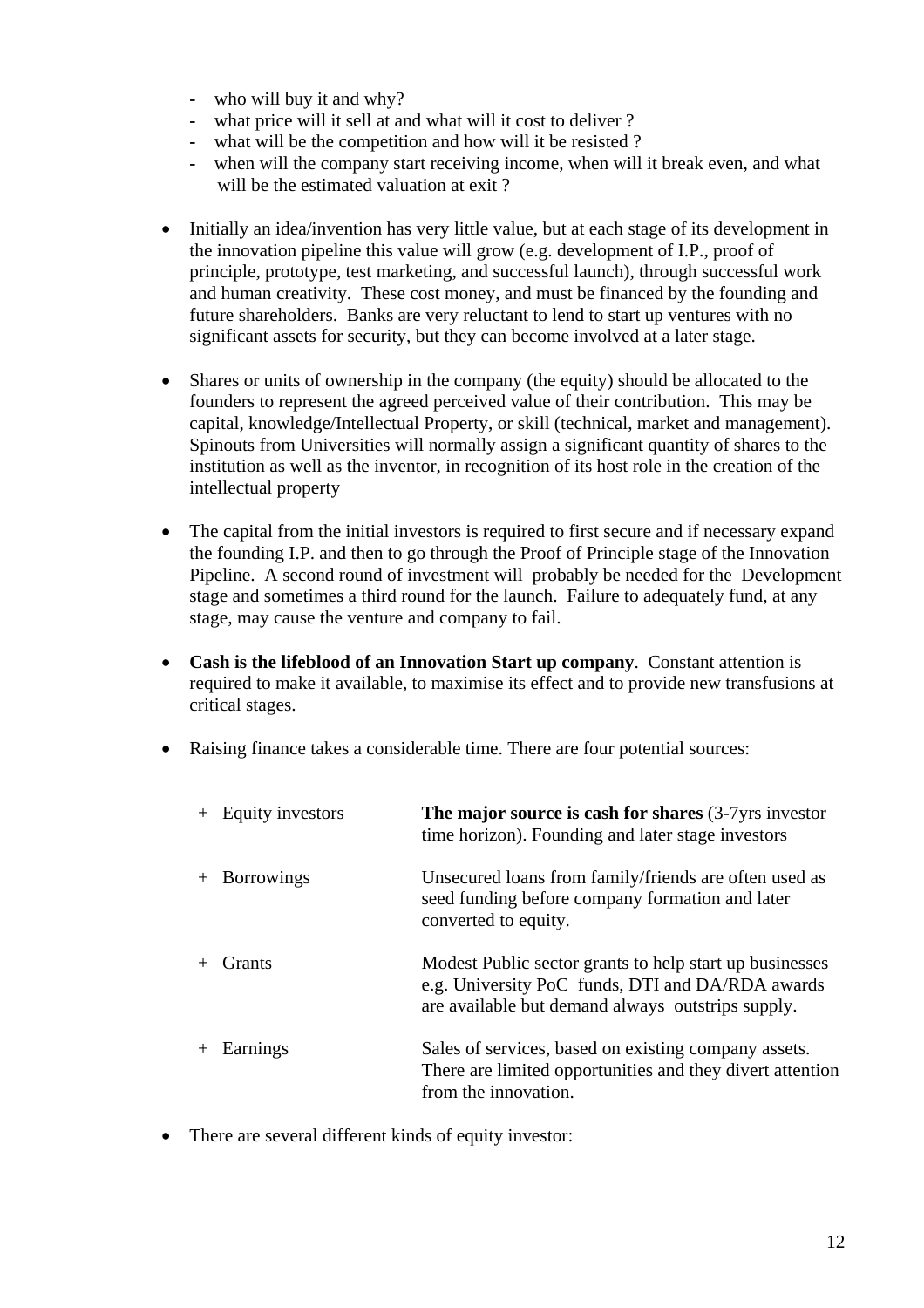| a. Small/medium Sums                                             |                                                                                                                                              |
|------------------------------------------------------------------|----------------------------------------------------------------------------------------------------------------------------------------------|
| <b>Business Angels</b>                                           | Private wealthy individuals, operating<br>individually or sometimes in groups. They<br>often help with contacts, strategy and<br>management. |
| <b>Corporate Venturers</b>                                       | Big companies interested in the technology<br>development. They can provide both money<br>and help.                                          |
| <b>Regional and University Seed</b><br><b>Corn Venture Funds</b> | Locally based funds often linked with regional<br>strategies. Publicly and privately financed.                                               |
| b. Larger sums $(f1m +)$                                         |                                                                                                                                              |
| Venture Capital firms                                            | Financed by parents or Institutions. More likely<br>at $2^{nd}$ and $3^{rd}$ round financing.                                                |
| Venture Capital trusts                                           | Quoted vehicles offering tax incentives to<br>investors. Prepared for risk.                                                                  |

- There are three key requirements for an equity investor to consider investing in a startup venture. Firstly he must believe in the innovation and the entrepreneurs commitment to make it successful. Secondly, the business plan to achieve success must be credible (Due diligence) and thirdly the reward, the investors final share of the potential valuation at exit, must be commensurate with the risks.
- The founder investors usually **ask for a substantial initial share (25-40%),** as they bear the highest risk and their share of the reward **will be diluted by second and third round investors**. Inventors/entrepreneurs need to remember that that a smaller share of something, fully financed for success, is more valuable than complete ownership of an unfinanced idea.
- It is important to have a clear investment story, that remains consistent and also to regularly communicate with the shareholders.
- The Company will be governed by a **Board of Directors** granted their powers by the Articles of Association. The Directors duties are to act with skill, care and good faith in running the company, in the interests of the shareholders and creditors. Start ups usually have one or two **executive directors** (employees; one being the Chief Executive) and several **non-executive directors** (including the Chairman). The nonexecutive directors are chosen for their knowledge and contacts often relating to the area of business. Sometimes the major investor appoints a nominee non executive director. However, all directors are equal and must act corporately and not represent any special interests.
- Entrepreneurs, by definition, will try to see their idea right through to successful exploitation, as the Chief Executive. Inventors, however, often do not possess all the skills necessary for successful innovation and although they may take the role of Chief Executive at the proof of principle stage, where technical knowledge is the key, they will need to be replaced by someone with a broader business skill set to guide the venture through development and the company to success. This can be a difficult and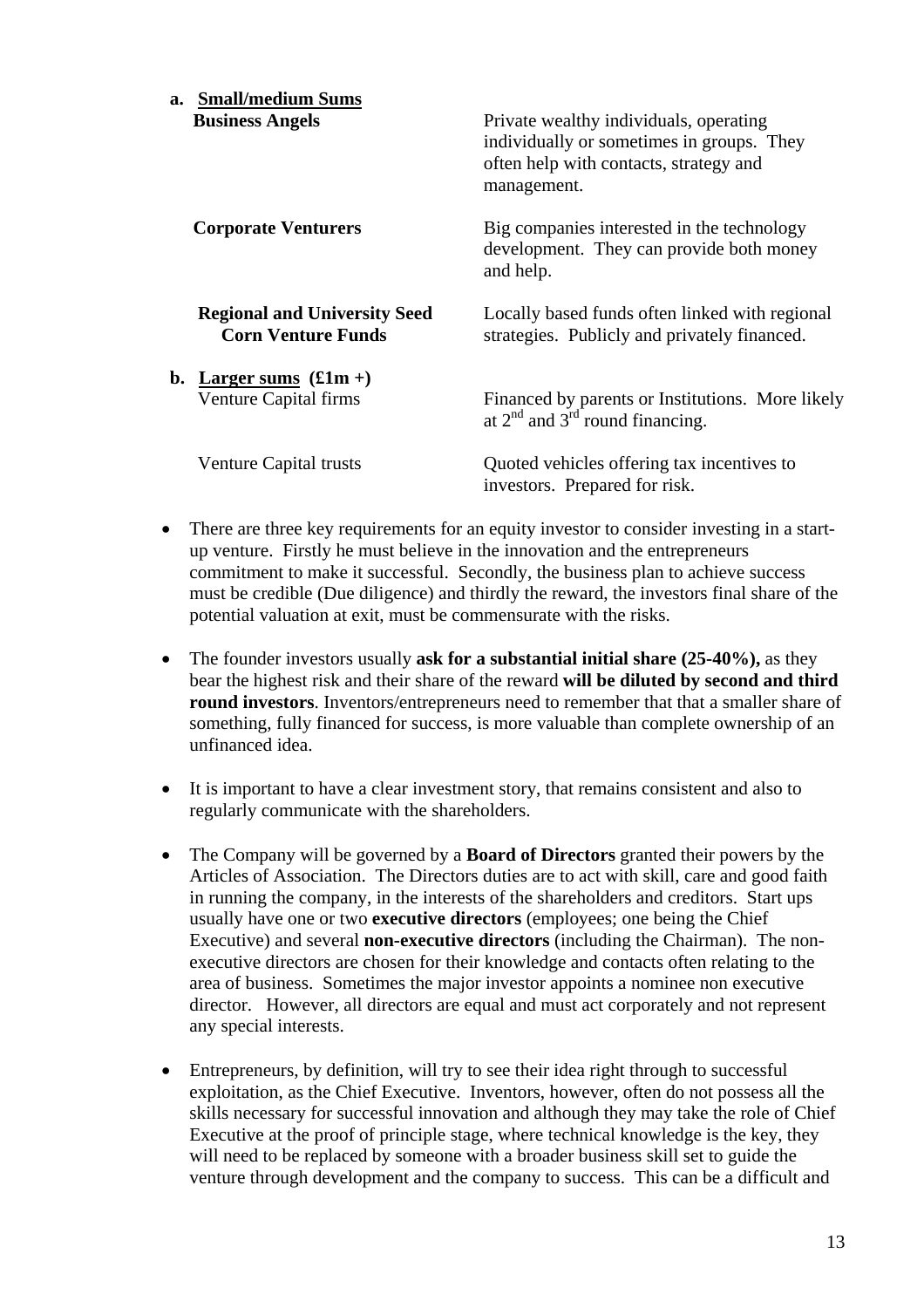painful transition.

• Investors in start up ventures normally operate in a **time frame of 5-7 years for realisation of their added value.** This is achieved by an "**exit event**", such as:-

| $\mathbf{i}$ . | Trade sale                         | Sale of all shares to a trading company                                                                                  |
|----------------|------------------------------------|--------------------------------------------------------------------------------------------------------------------------|
| ii.            | Refinancing                        | Sale of all the shares to a Venture Capital<br>company (who may restrict the exit of the key<br>management shareholders) |
|                | iii. Initial Public Offering (IPO) | Listing or floating on the London Stock<br><b>Exchange or Alternative Investment Market</b><br>(AIM)                     |
|                | iv. Management Buyout (MBO)        | Sale to the existing management, usually<br>involving significant Bank loans.                                            |

The timing of such an event depends on the success of the venture, the need for more finance, the needs of the investors, and market conditions.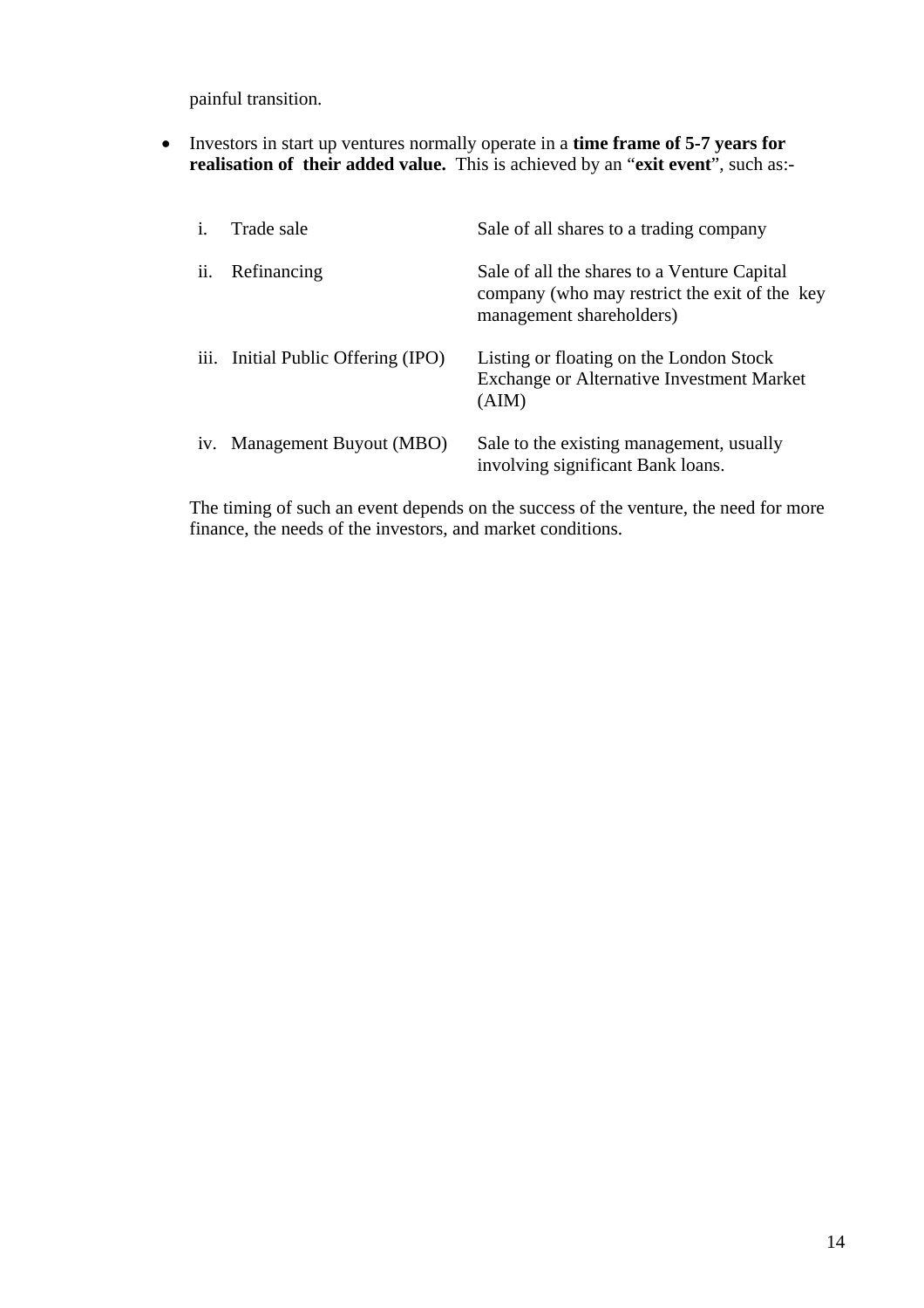#### **9. Help and Encouragement**

- The simplest and best form of help and encouragement is that from business friends and colleagues, who understand what you want to achieve and the kind of problems involved. Similarly, support from acquaintances in formal business networks is often available.
- Belonging to and contributing to at least one **business network** is very worthwhile. It keeps you in touch with what others are thinking or experiencing and allows you to meet people who may be able to offer advice or mutual help, and often provides a gateway to public sector help. Suitable business networks can be locally based (e.g. Chamber of Commerce or University), sectorally or technologically focussed (e.g. trade or knowledge transfer organisations) or national (e.g. CBI, IoD, EEF, etc.)
- Good organisations also encourage and sometimes subsidise their staff to belong to **professional bodies** (e.g. management, marketing, scientific, engineering, etc.), which provide regular sources of information, run events of relevance and sometimes provide training and accreditation.
- **Professional advice and help** is essential for legal matters (agreements, contracts and I.P.), financial matters (loans, solvency and tax) and registration with Companies House.
- **Advice and help** is also available from local organisations, either free or at low cost, e.g.

| Business Performance Diagnostic and advice | - Business Link                                          |
|--------------------------------------------|----------------------------------------------------------|
| • Knowledge Transfer and consultancy       | - Manufacturing Advisory Service (MAS)<br>- Universities |

Advice and assistance with intellectual property is also available from the Patent Office

- **Incubators, Science Parks and University Outreach offices** can also provide varying degrees of help to clients.
- **Public sector grants** for R&D, Knowledge Transfer and Collaborations are available from the DTI and export services from UK Trade and Investment (UKTI). The first two can now be accessed locally through an RDA or devolved administration. There is also an **R&D Tax Credit** available from the Inland Revenue.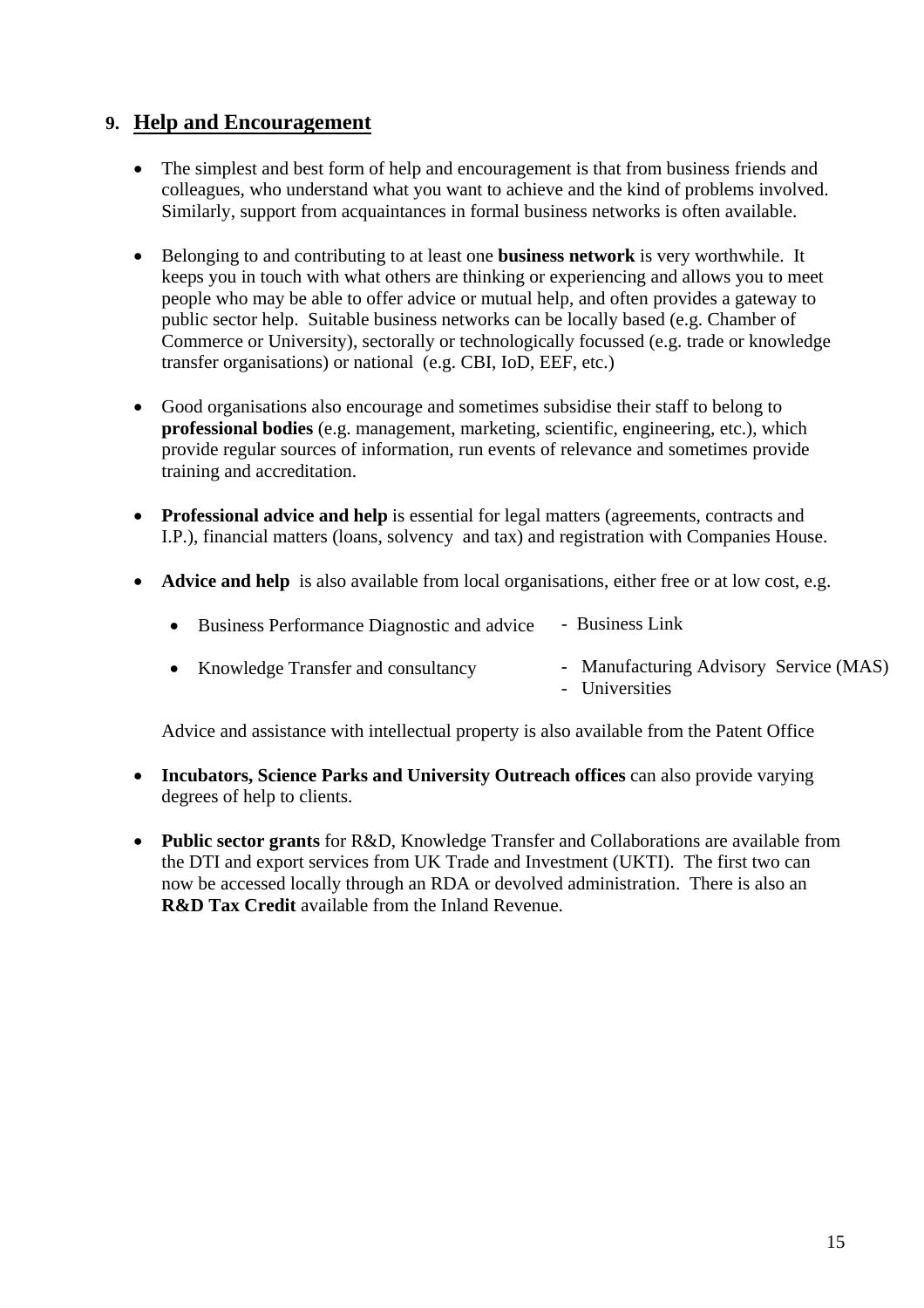#### **10. Summary**

- Businesses must be highly aware of the environment in which they operate and the wider changes taking place.
- Innovation is an essential business strategy to add value, and the only way to meet and stay ahead of the competition.
- An innovative organisation will have **awareness** of customer opportunities, **ambitious** and entrepreneurial leadership, the **ability** to generate and develop new ideas, and the **availability** of the necessary resources to achieve success.
- Innovation is a key business process and can be managed using a pipeline/funnel model, encompassing four basic stages. Movement down the pipeline is governed by evaluation at each interface or gate.
- There are risks to innovation, and these must be evaluated and considered against the potential reward. However, there are also ways to manage and reduce them. There is also significant amounts of advice and help available, to those who seek it.
- Innovations using the vehicle of a new company "start up", require additional effort to raise the risk finance through equity, probably with several rounds of refinancing, and then to provide an appropriate **exit event** for shareholders to realise the added value, resulting from a successful exploitation.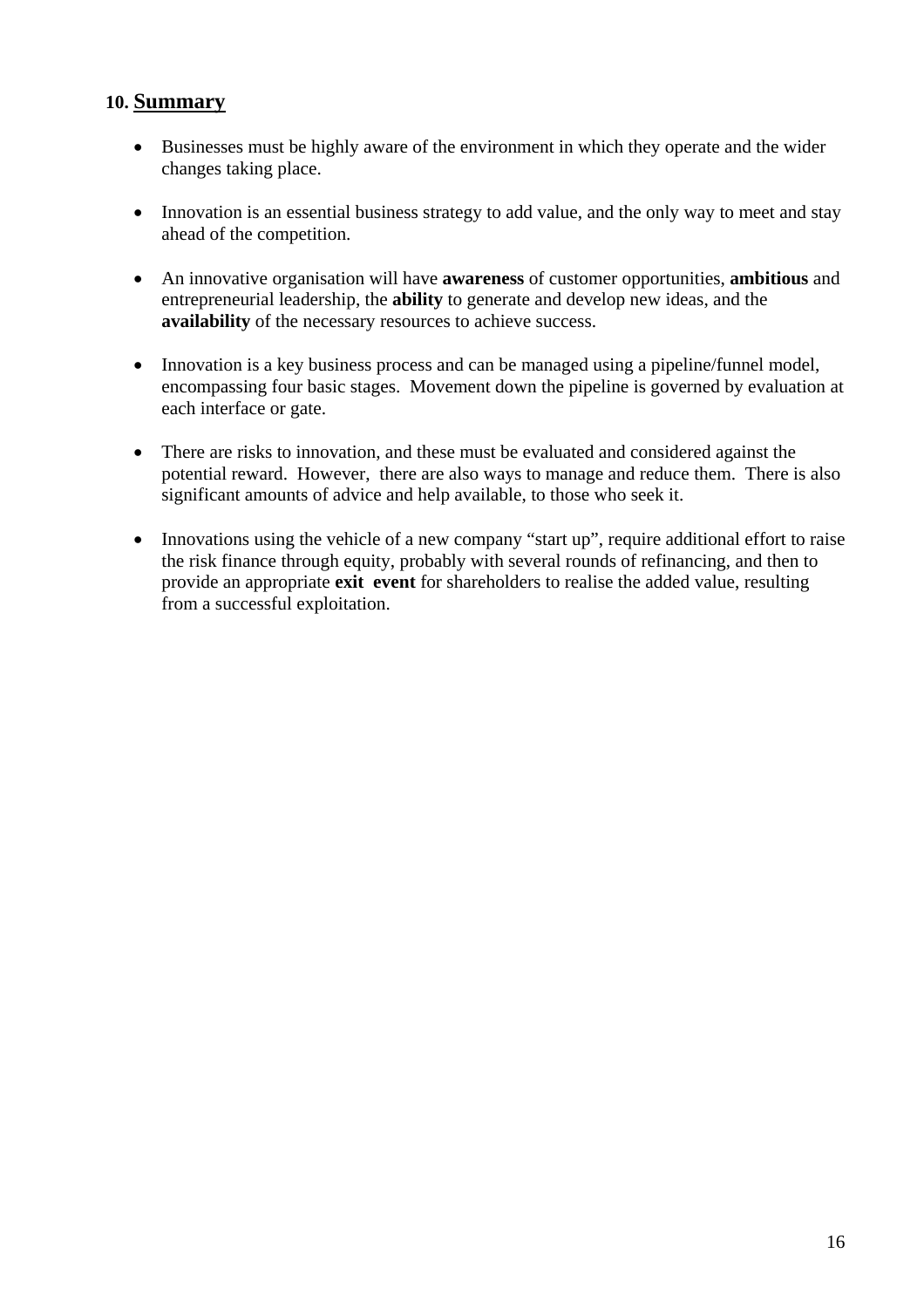

#### **A. PRODUCT/SERVICE LIFE CYCLE**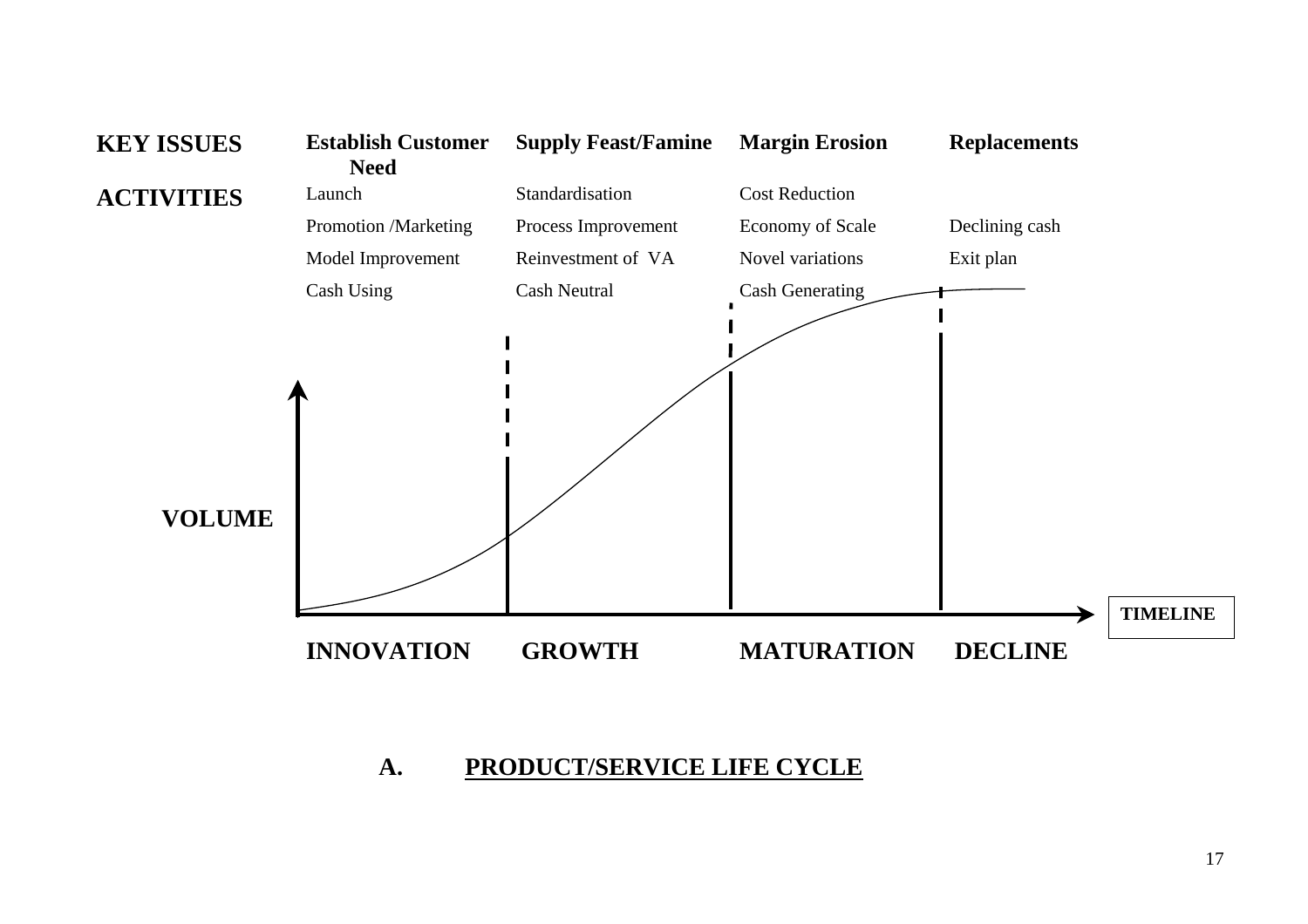# **B AN INNOVATIVE COMPANY BUSINESS PLAN TEMPLATE**

- 1. **Executive Summary**  Simple, clear and memorable
- 

- 
- 2. **The Business** History (where the business has come from)
	- Vision and aims
	- Organisational structure
	-
- 3. **Current Offerings**  Description of Products and Services
	- The Markets served and major customers.
	- The Competition
	- Sales/Profit/Contribution of each product/service
	- Life Cycle positions and Projections for market growth
- 4. **Capabilities and Strengths** Key suppliers and relationships
- - Production facilities and technologies (technology platforms).
	- Market and Customer knowledge and intimacy
	- Competitive technical and other skills.
- 
- 5. **Future Offerings**  Growth strategy (organic/collaboration/acquisition)
	- Desired new product/service goals (e.g. % sales from launches in the last 3 years ?)
	- Incremental (performance improvement) and significant/step change (growth) innovation plan, with timings.
	- The generation of ideas and management of an innovation pipeline.
	- Priorities
- 6. **Finance**  Historical results (P/L, BS and AV)
	- Strategic projections of investment, sales, cash flow and added value.
	- Development milestones
	- Risk analysis
	- Sources of finance (internal/external, debt/equity and gearing)
- 7. **Investment**  Investor attractiveness and return requirements
	- Covenants and restrictions
	- Investor exit strategies
	- Key players and managers and their retention/ incentivisation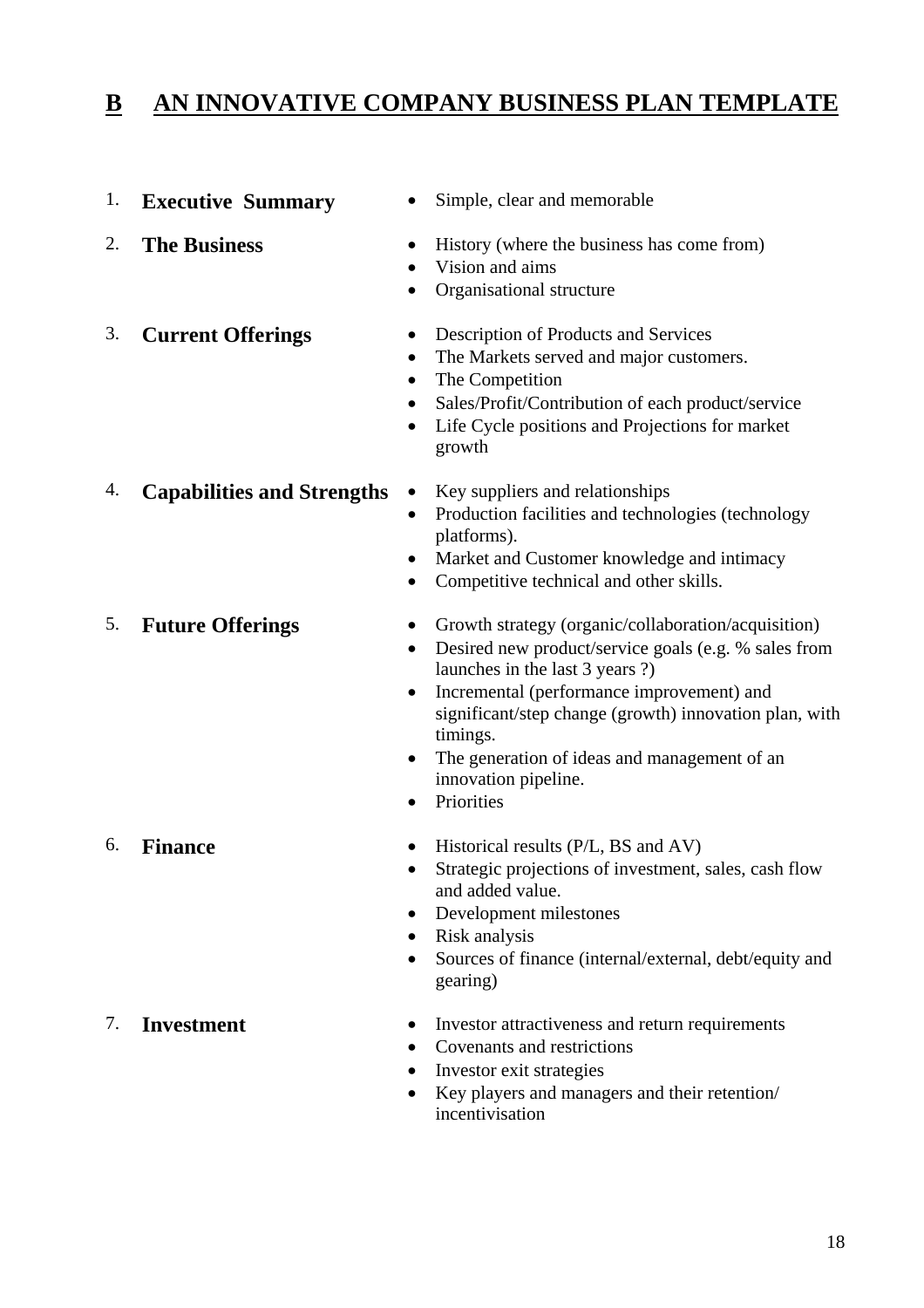

#### **C. RISK REWARD CASH FLOW AND TIMELINE**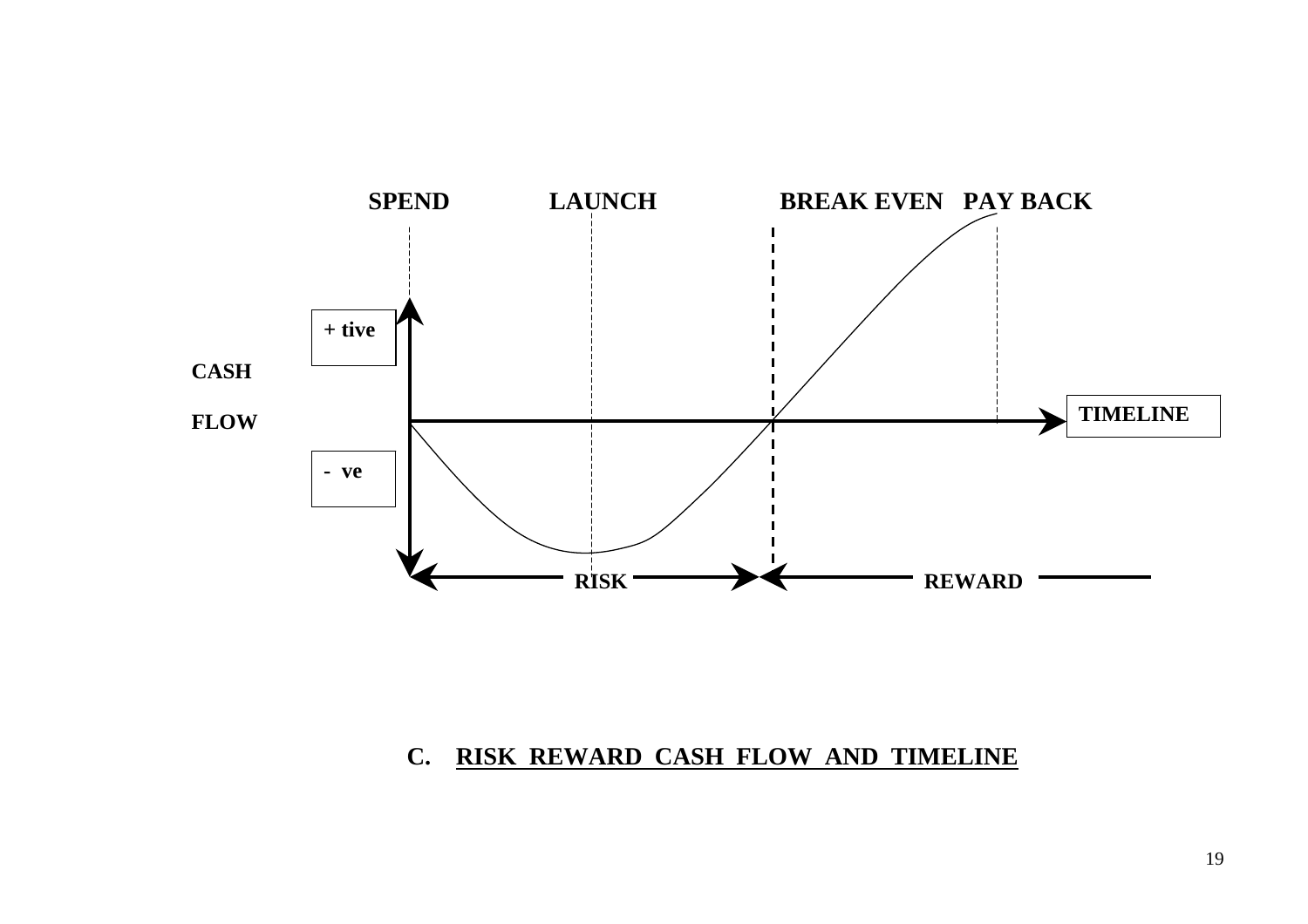### **DRIVERS**



#### **D.INNOVATION PIPELINE (FUNNEL) - STAGEGATE MODEL**